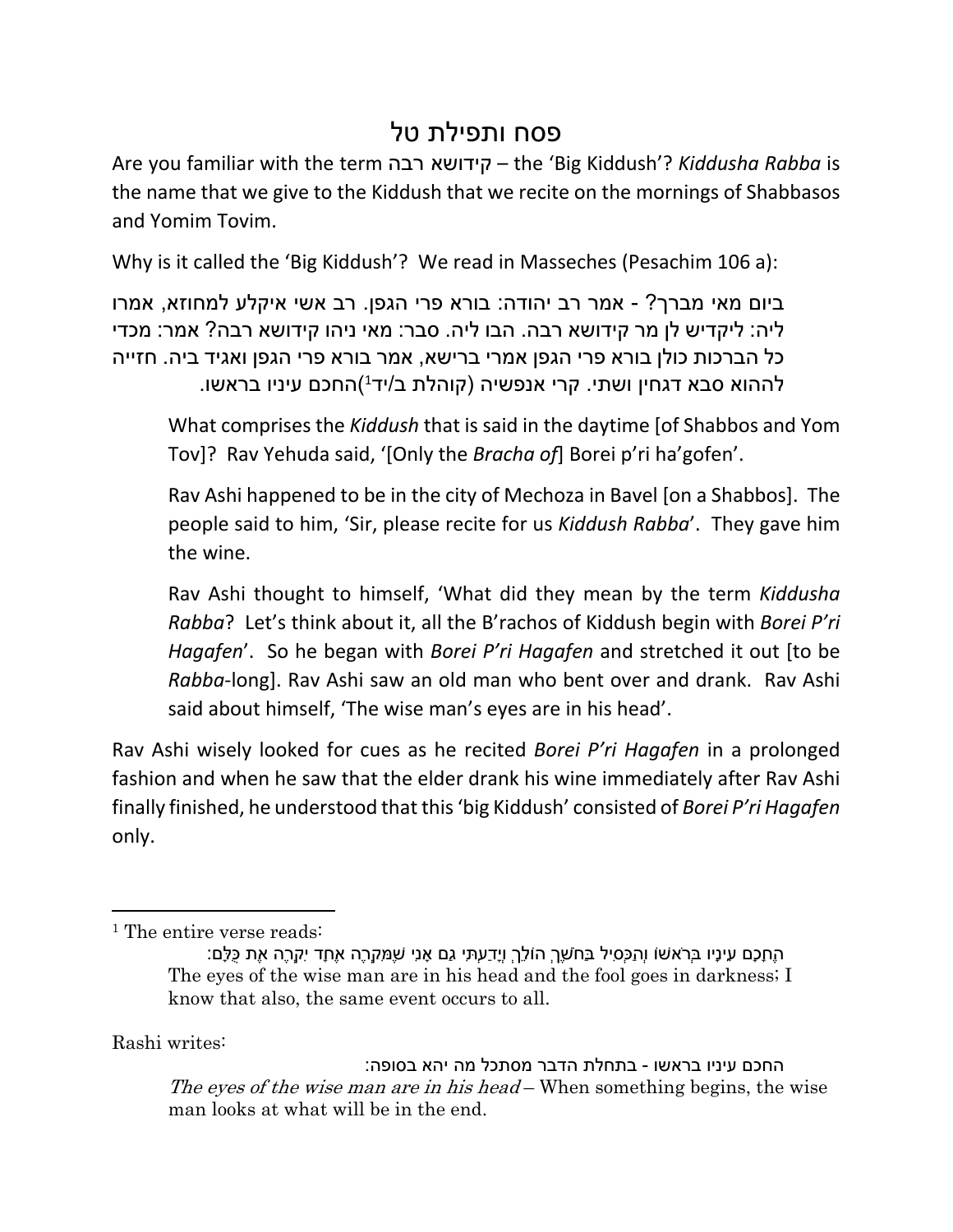So, if you are not familiar with the term *Kiddusha Rabba*, you are in good company. Rav Ashi, one of the greatest of the *Amoraim*, also was unfamiliar with the term and he thought that the implication was that after *Borei P'ri Hagafen* he had to continue – just like it is done on the nights of Shabbos and Yom Tov when we recite Kiddush  $-$  until he saw that wasn't the case<sup>2</sup>.

On Friday nights and Yom Tov Nights our Kiddush has two main components – the Brachos of *Borei P'ri Hagafen* and *Boruch atta…Mekadesh HaShabbos/Mekadesh Yisroel v'ha'Zmanim*.

It is true that on Friday nights we introduce Kiddush with the P'sukim of ויכולו, but those verses are not an essential component of Kiddush and one certainly fulfills the Mitzvah of Kiddush if they are omitted.

Similarly, the P'sukim that we recite prior to the Kiddush of Shabbos and Yom Tov mornings are not essential components and one certainly fulfills the Mitzvah of Kiddush if they are forgotten.

So, then the question begs to be asked, and I assume that subsequently Rav Ashi asked it as well, why is this very abbreviated Shabbos and Yom Tov morning Kiddush, a Kiddush without a Bracha that says *Mekadesh HaShabbos/Mekadesh Yisroel v'haZmanim*, called Kiddusha **Rabbo**? Furthermore, if it is in fact a *Kiddush*, why doesn't it have a Bracha that notes the sanctity of the day?

Mishna Brurah (Siman 289/s'if koton 3) explains:

קידושא רבא - ונקרא בלשון זה שהוא כמו שקורין סגי נהור מפני שזה הקידוש אינו כלל דאורייתא רק שתקנוהו לכבוד שבת ואסמכוהו אקרא כדאיתא בגמרא:

*Kiddusha Rabba* – It is called this just like we call [a blind person] 'one with enough light' [i.e. a euphemism]. This is because this Kiddush is not a Torah

<sup>2</sup> The reader need not ask, what type of Kiddush did Rav Ashi make his entire life until he visited *Mechoza*? He certainly said the Kiddush as we said it. He seems that he thought that in *Mechoza* they had a different practice – as indicated by his unfamiliarity with the term *Kiddusha Rabba*.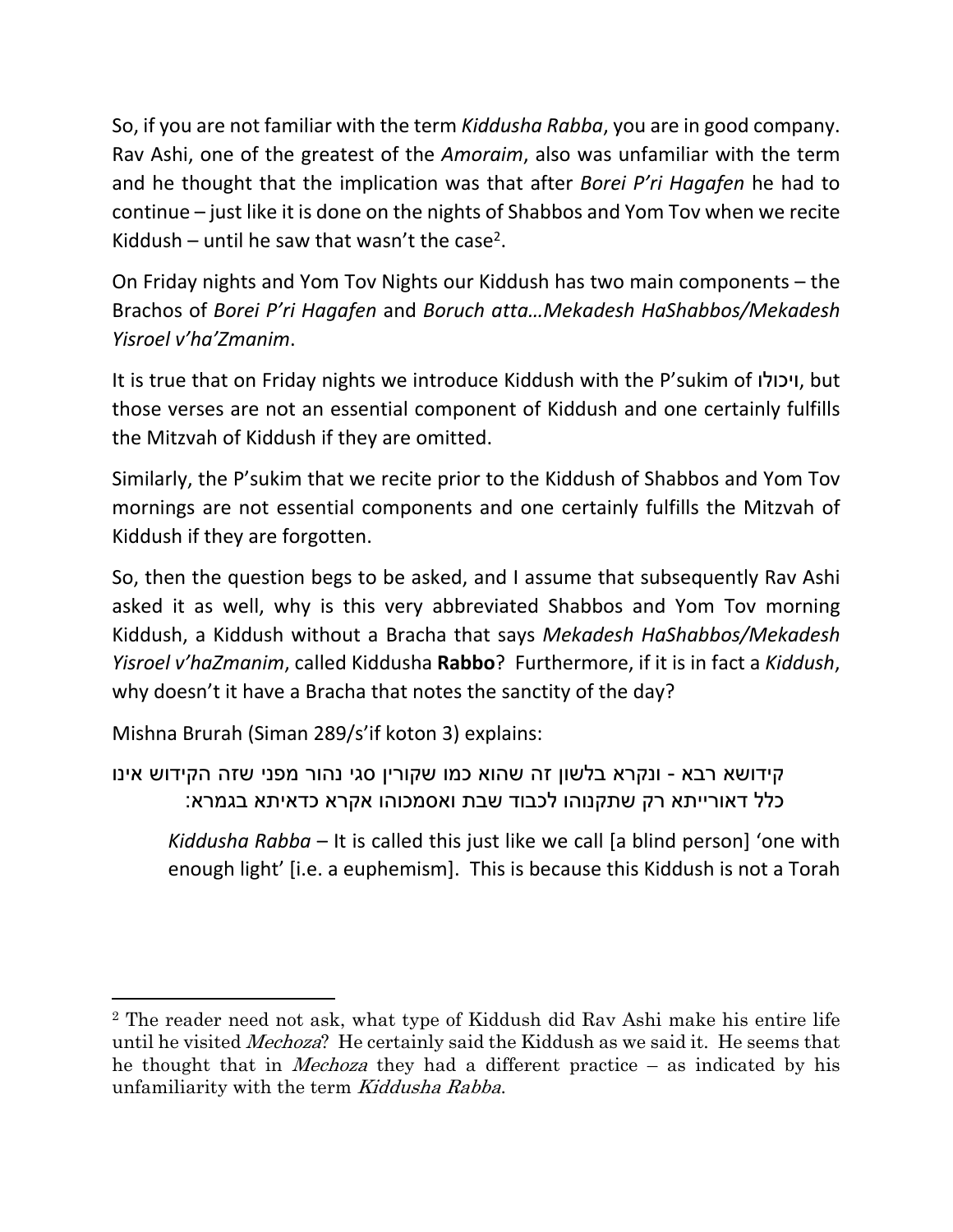obligation. Only that Chazal established it to honor Shabbos and they attached its recitation to a Posuk, as we learn in the Gemara<sup>3</sup>.

It would be most reasonable to question how this long introduction is related to Divrei Torah that are titled 'Pesach and *Tal*'.

I will explain. Twice a year, once on the first day of Pesach and once on Sh'mini Atzeres, we have special Tefilos, *Tal* and *Geshem* respectively, which inaugurate and initiate the change in our requests for rain.

The beginning of Masseches Taanis teaches the Halochos of those prayers and their specifics are found in Shulchan Aruch Orach Chaim Simanim 114 and 117.

The need for rain is apparent and Chazal teach us that the Anshei Knesses HaGedolah instituted that prayer:

משיב הרוח ומוריד הגשם

Hashem causes the wind to blow and brings down the rain

זָכוֹר אֶת יוֹם הַשַּׁבָּת לְקַדְּשׁוֹ:

Remember the Shabbos day to make it holy.

The Gemara there writes:

הכי קאמר: זכור את יום השבת לקדשו - זוכרהו על היין בכניסתו. אין לי אלא בלילה, ביום מנין - תלמוד לומר זכור את יום השבת. ביום מאי מברך? - אמר רב יהודה: בורא פרי הגפן. This is what the verse is saying: Remember the Shabbos day to make it holy – remember it over wine upon the day's entry (Friday night). I only know to make Kiddush at night. From where do I know to make Kiddush in the day? That is what the verse teaches –Remember the Shabbos *day*. What Bracha is recited during the daytime Kiddush? Rav Yehuda said, 'Borei

P'ri Hagafen'.

The daytime Kiddush is, as Mishna Brurah teaches, a Rabbinic obligation and the *drasha* is only an *asmachta* – a Rabbinic enactment that is attached to a verse in order to add authority to the enactment as well as enabling us to remember it through its association with a specific Posuk.

It should be pointed out that if one did not make the Friday/Yom Tov night Kiddush at night, then during the day, before sundown, it must be recited prior to partaking of the first meal of the day. In such a case, ויכולו is not recited.

<sup>3</sup> The Gemara in Masseches Pesachim (ibid.) interprets the verse from the *Aseres HaDibros*( Sh'mos Perek 20/Posuk 8):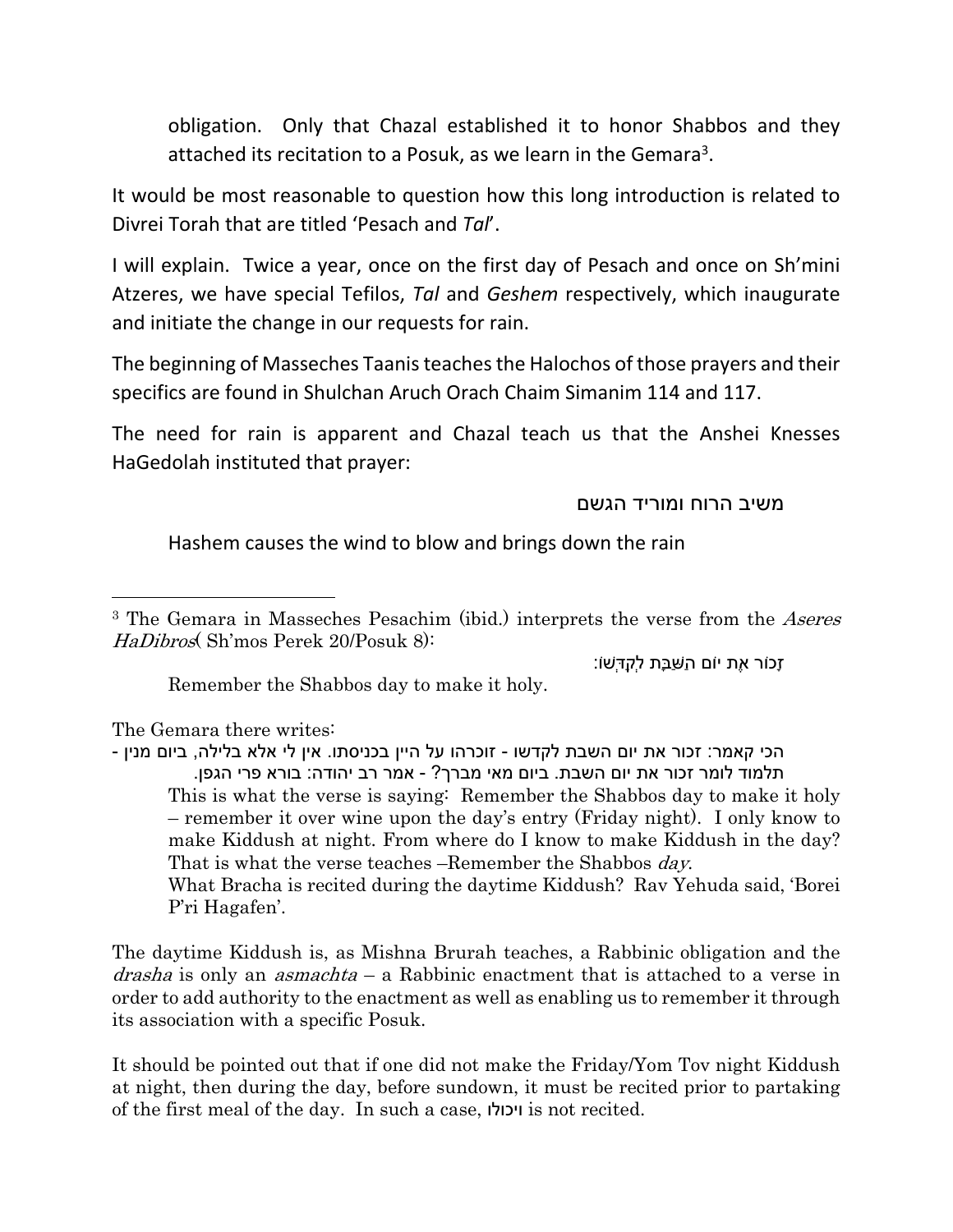in the second blessing of the Amida.

That second blessing of the *Amida* is called גבורות,' G-d's Might' and focusses particularly on *Techiyas HaMeisim*, the restoration of the dead to life and includes our prayer for rain. In fact this prayer for rain is called

## גבורות גשמים

The Divine Might of Rain.

Shulchan Aruch teaches us that if one omitted הגשם ומוריד הרוח משיב during its season, he has not fulfilled his obligation of prayer and must repeat the *Amida*<sup>4</sup> .

We also learn that the onset of this recitation requires a prior announcement<sup>5</sup> and the elaborate *Tefilas Geshem* in *Musaf*, with its beautiful nusach and unique niggun, recited with an open Aron HaKodesh, serves as this introduction<sup>6</sup>. The custom in most Ashkenazic communities is to say *Tefilas Tal* and *Tefilas Gesher* during *Chazaras HaShatz* of Musaf, prior to the recitation of Kedushah.

When *Tefilas Geshem* inaugurates הגשם ומוריד הרוח משיב during the repetition of Musaf, then that phrase is added by the congregation beginning with their Mincha Amida because *Tefilas Geshem* was its inauguration.

The contrast between *Tefilas Geshem* and *Tefilas Tal* is great even though Tefilas Tal has all of the ceremony and uniqueness that *Tefilas Geshem* has.

However, the function of Tefilas Tal is not at all like that of *Tefilas Geshem*. *Tefilas Geshem* is an inaugural moment praising the *Gevurah* of HaKodosh Boruch Hu. *He* Yisborach sustains life with the rain that He provides.

In many communities, the Gabbai will announce 'Mashiv HaRuach UMorid HaGeshem' prior to the recitation of the Amida and in that instance, the congregation is obligated to add הגשם ומוריד הרוח משיב in their Musaf Amida.

<sup>4</sup> See Shulchan Aruch Orach Chaim Siman 114 and in particular s'if 5.

<sup>5</sup> Ibid. S'if 2.

<sup>6</sup> In Eretz Yisroel, in the *Perushim* communities that follow *Nusach HaGra*, *Tefilas Geshem* [and *Tefilas Tal*] is recited prior to the silent *Amida* and at its conclusion the congregation recites the silent Amida followed by *Chazaras HaShatz*.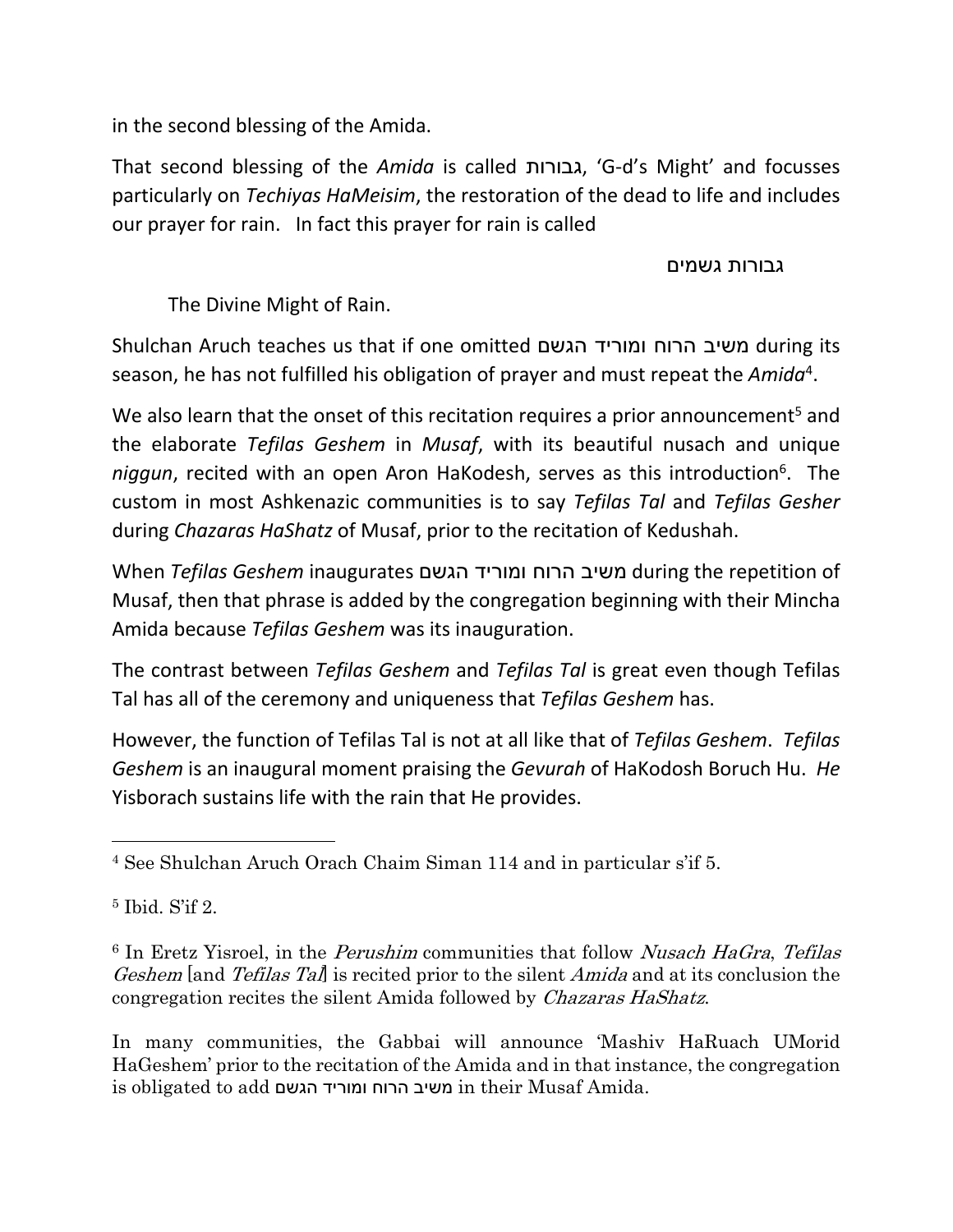On the other hand, *Tefilas Tal* does not inaugurate anything. All that *Tefilas Tal* announces is the cessation of the recitation of הגשם ומוריד הרוח משיב as well as ,ברכת השנים in ותן טל ומטר לברכה the request for rain when we say שאלת גשמים *Boreich o'leinu* in the weekday *Sh'mone Esrei*. 7

The substitute for לברכה ומטר טל ותן which is ברכה ותן is not a particular request whatsoever; its request is one that is general, in keeping with the requests made in that bracha of the weekday amida.

The community that davens *Nusach Ashkenaz* in *Chul La'aretz* offers no replacement for הגשם ומוריד הרוח משיב in the summer months. It is true that *Nusach Sefard*, *Nusach Eidot HaMizrach* and the *minhag* in Eretz Yisroel, even for Ashkenazim, is to say הטל מוריד, Hashem brings down dew, in the summer months. However that substitution is not basic to the requirements of the recitation of the *Amida<sup>8</sup>* and thus its omission does not invalidate the fulfilment of the Mitzvah of Tefilah<sup>9</sup>.

טל לא..לא מיעצר. - וכי מאחר דלא מיעצר, אליהו אשתבועי למה ליה? - הכי קאמר ליה: אפילו טל דברכה נמי לא אתי. - וליהדריה לטל דברכה! - משום דלא מינכרא מילתא.

<sup>7</sup> The Halachos of גשמים שאלת are in Shulchan Aruch Orach Chaim Siman 117. Unlike the cessation of הגשם ומוריד הרוח משיב and לברכה ומטר טל ותן which coincide on the first day of Pesach, their onset is differentiated.

 <sup>7</sup> on begins ותן טל ומטר לברכה whereas *Atzeres mini'Sh* on begins משיב הרוח ומוריד הגשם Marcheshvan in Eretz Yisroel and December 4<sup>th</sup> or 5<sup>th</sup> in Chutz La'aretz. The reason why the date of the onset of לברכה ומטר טל ותן in *Chutz La'aretz* is associated with a non-Jewish date is because its onset is based on a solar event – 60 days after the Halachic *Tekufas Tishrei*, which is related to the vernal equinox.

<sup>8</sup> The reason why mentioning *tal*-dew is not a basic requirement is because Chazal (Masseches Ta'anis 3 a) teach us:

*Tal* never ceases. If dew never ceases, why did Eliyahu HaNovi make an oath about stopping *tal* [to Achav as we read in Melachim I/Perek 17/Posuk 1)? This is what Eliyahu said to Achav, '[Not only will rain not fall, but even] dew that brings *bracha* will also not be found.' If so [that there is dew which is not blessed] let us add the prayer for [blessed] dew as a requirement? [The reason why the prayer for [blessed] dew is not a requirement is] that the difference between blessed dew and that which isn't blessed cannot be distinguished.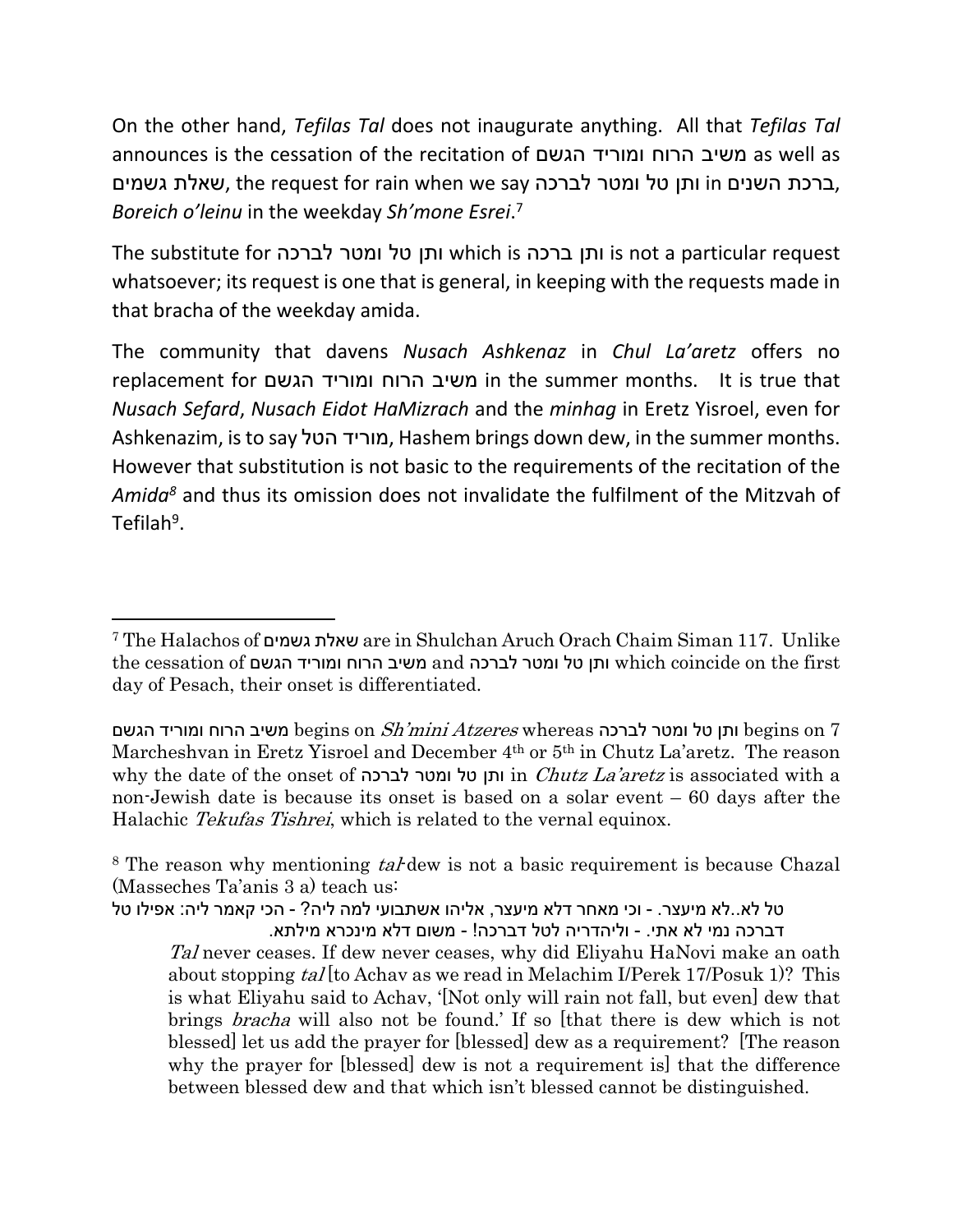Thus, it would appear that since *Tefilas Tal* has nothing to add, nothing special to request from HaKodosh Boruch Hu; it is really unnecessary. It is quite different from *Tefilas Geshem* which inaugurates our prayers for the Divine blessings of rain. *Tefilas Tal* seems like it could be called *Tefila Rabba*, just like *Kiddusha Rabba*, because it doesn't seem to represent any special idea or to have any special significance whatsoever. It just marks the end of the era of הגשם ומוריד הרוח משיב ; what does it inaugurate?

Is *Tefilas Tal* only a euphemism?

In fact, we find in the *Sefarim Kedoshim<sup>10</sup>* that a great deal of attention is paid to this question, even if it is not portrayed as starkly as we have presented it here. We

There are many implications to this Gemara. First, when one is obligated to recite ותן ומטר טל, if he recites טל ותן only, he has not fulfilled his requirement. If one errs and says only מטר ותן, he has fulfilled his requirement.

Similarly, when announcing הגשם ומוריד הרוח משיב prior to Musaf on Sh'mini Atzeres, if the Gabbai only says הרוח משיב and omits הגשם מוריד, his announcement is worthless and the result is that the congregation does not say הגשם ומוריד הרוח משיב in their Amida. That is because winds never cease and therefore mention the *ruach* is not an essential addition.

 $^9$  If one recites ומוריד הגשם in the summer months or omits it in the winter months, that recitation of the *Amida* is invalidated and it must be repeated. The same is true regarding לברכה ומטר טל ותן in the summer and winter months. Its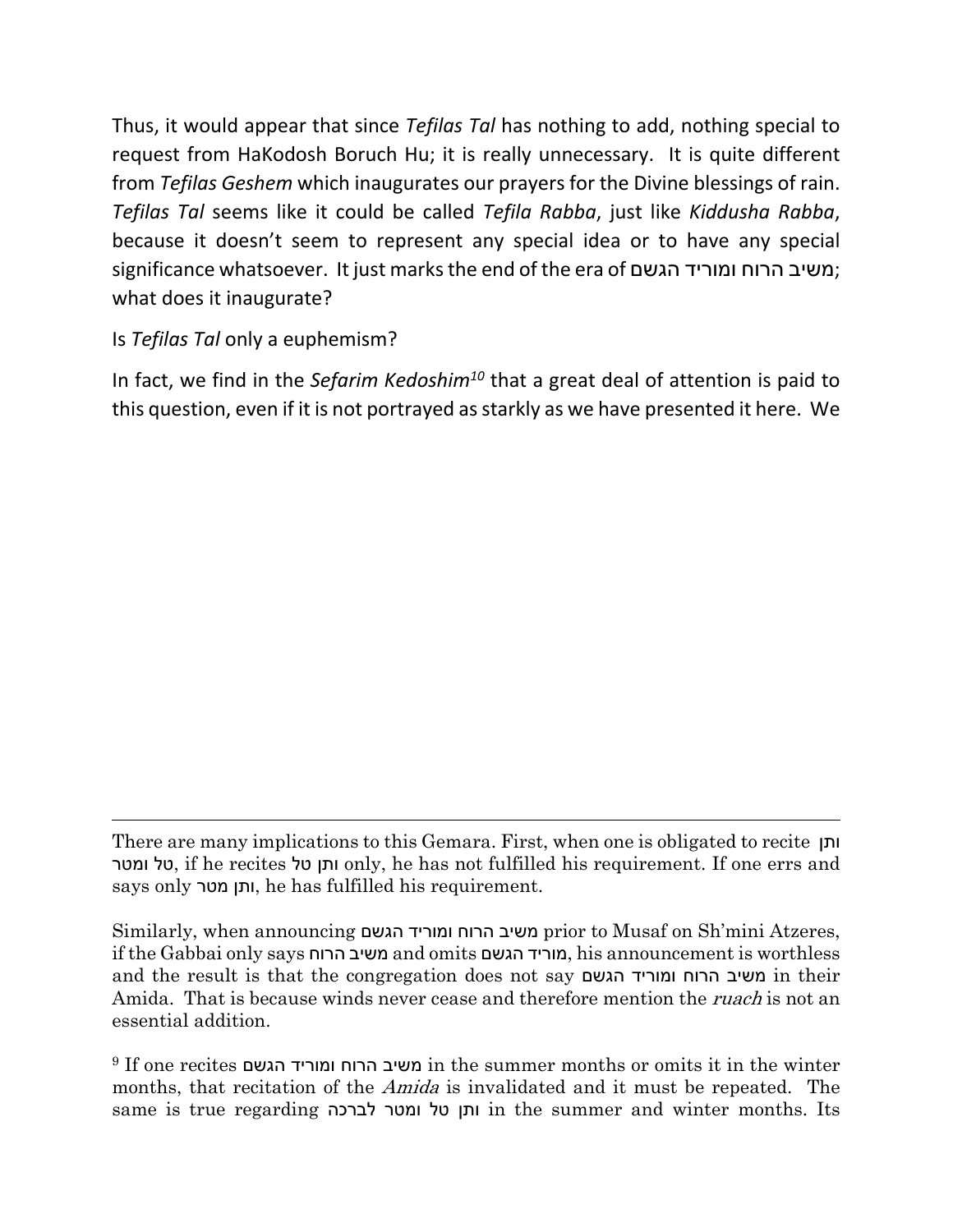will see what we may learn about the inherent importance of *Tefilas Tal* and how it relates to Pesach.

The first source that we shall learn is from S'fas Emes (Pesach 5636) and the reference is to the Mishnah in Masseches Rosh Hashanah (16 a). We read there:

בארבעה פרקים העולם נידון: בפסח על התבואה, בעצרת על פירות האילן, בראש השנה - כל באי עולם עוברין לפניו כבני מרון...ובחג נידונין על המים.

At four set times the world is judged: on Pesach for grain, on Shavuos for fruit, on Rosh Hashanah all pass before Hashem like a shepherd counting sheep and on Sukkos they are judge regarding water.

S'fas Emes writes:

בפסח על התבואה. דכתיב (שמות יג/ד) היום אתם יוצאים בחודש האביב כי הגאולה אינה באדם דוקא וכל הנבראים צריכין גאולה כי יש לכל דבר קליפה הסובבת הפרי. לכן הגאולה בעת גמר בישול התבואה לכן התבואה נגאלת ממוץ ותבן שלה. ויש

omission in the winter invalidates that recitation of the *Amida* and its recitation in the summer does the same.

There are two advantages, however, to the recitation of הטל מוריד, for those for whom such is their *minhag*.

The first advantage is that עבד בדי, after the fact, if one recited הטל מוריד in the winter instead of הגשם ומוריד הרוח משיב, his *Amida* is not invalidated.

The second advantage is in regards to *Tefilas Tal* on the first day of Pesach. Without a prior announcement, the congregation does say הגשם ומוריד הרוח משיב in their Musaf Amida. The reason is that until the congregation hears the Chazzan omitting that part of the prayer, they are still obligated to say it. It would have been improper for the Gabbai to announce 'stop saying הגשם ומוריד הרוח משיב 'prior to the silent Musaf Amida because we don't renounce G-d's blessings of rain.

However, where the custom is to say הטל מוריד, the Gabbai may announce 'הטל מוריד ' because there is no direct utterance of renunciation of G-d's blessings of rain.

<sup>10</sup> We have limited ourselves here to two selections from *S'fas Emes* which we have attempted to explain and to elucidate.

Two more selections that may interest the reader, with different emphases as to the message of *Tefilas Tal*, may be found in *Shem Mi'Shmuel*.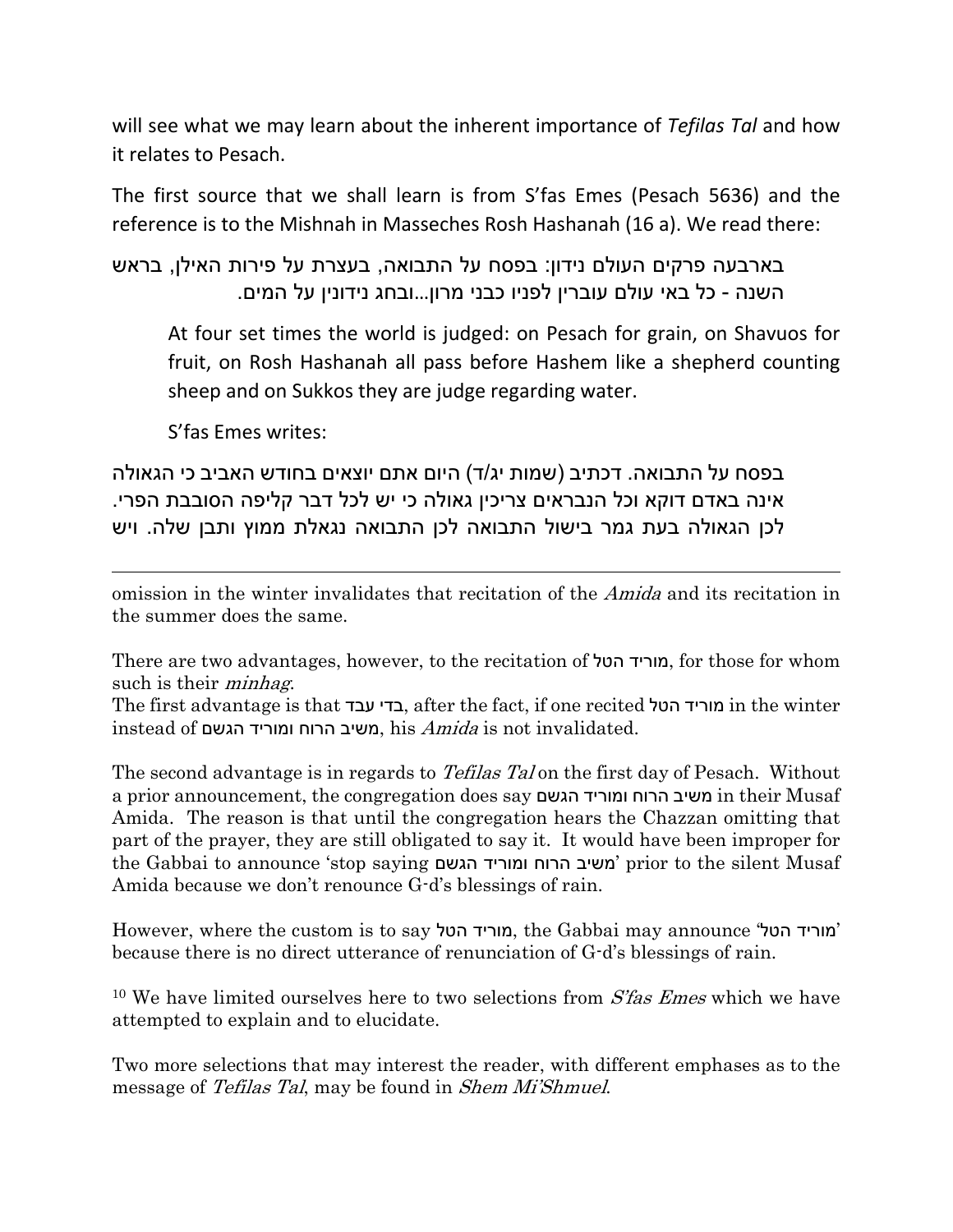לפרש דשלשה מועדות משפיעין שפע לבני חיי ומזוני. ובפסח מתברך המזון. לכן מברכין טל. כי הטל דק ורוחני יותר מהמטר שהוא בגשמיות יותר. והוא לרמוז על גאולת המזון כנכתב לעיל. לכן איתא בזוהר הקדוש כי על ידי שנשמרין באלה הימים מאכילת חמץ ושאור שוב אין החמץ מזיק כל השנה עיין שם:

*On Pesach for grain* – As it is written 'Today you are going out in the month of Spring'<sup>11</sup>. That is because the Redemption is not for Man only. Rather, all creations need redemption because every article has a shell surrounding the fruit [and that shell must be removed in order to take out the fruit so that it can serve its purpose].

Therefore the Redemption for fruit and grain comes when the grain [and fruit] are completely ripe [and ready for consumption]. Therefore their redemption is when the grain is 'redeemed' from its chaff and straw.

Thus we can explain that the three holidays provide G-d's gift for children, life and food.

In *Shem Mi'Shmuel* 'Pesach 5672', the *Sochachover Rebbe ZT"L* discusses why the Bracha of Yitzchak Ovinu that was intended for *Eisav* emphasizes *tal*-dew. That is as we read there (B'reishis Perek 27/Posuk 28):

וְיִתֶּן לְךָ הָא...ֱלֹ'קים מִטַּל הַשָּׁמַיִם וּמִשְׁמַנֵּי הָאָרֶץ וְרֹב דָּגָן וְתִירֹשׁ: G-d should give you from the dew of the heavens and from the fats of the earth and an abundance of grain and wine.

In a passage from the following year, 5673, *Shem Mi'Shmuel* adds on to his discussion regarding the *Birkas Yitzchak* by interpreting the implication of the verse in Shir HaShirim, which is read on Pesach, which mentions *Tal*. The verse (Perek 5/Posuk 2) reads:

אֲנִי יְשֵׁנָה וְלִבִּי עֵר קוֹל דּוֹדִי דוֹפֵק פִּתְחִי לִי אֲחֹתִי רַעְיָתִי יוֹנָתִי תַמָּתִי שֶׁרֹּאשִׁי נִמְלָא טָל קְוֻצּוֹתַי רְסִיסֵי לָיְלָה:

I [Israel] am sleeping but My [Rashi – Hashem] heart is awake, the voice of my Beloved [Hashem] knocks, 'Open for Me My sister, My companion, My dove, My unblemished one; My head is full with dew; my hair is streams of water.

<sup>11</sup> It seems that *S'fas Emes* is asking why does the Torah associate 'going out' with the month of Spring. There is nothing inherent is 'spring' that is related to the Exodus.

Thus, *S'fas Emes* explains that the 'going out' is one that is related to spring and that it is referring to the grain that emerges from the ground and ripens and is ready to be eaten.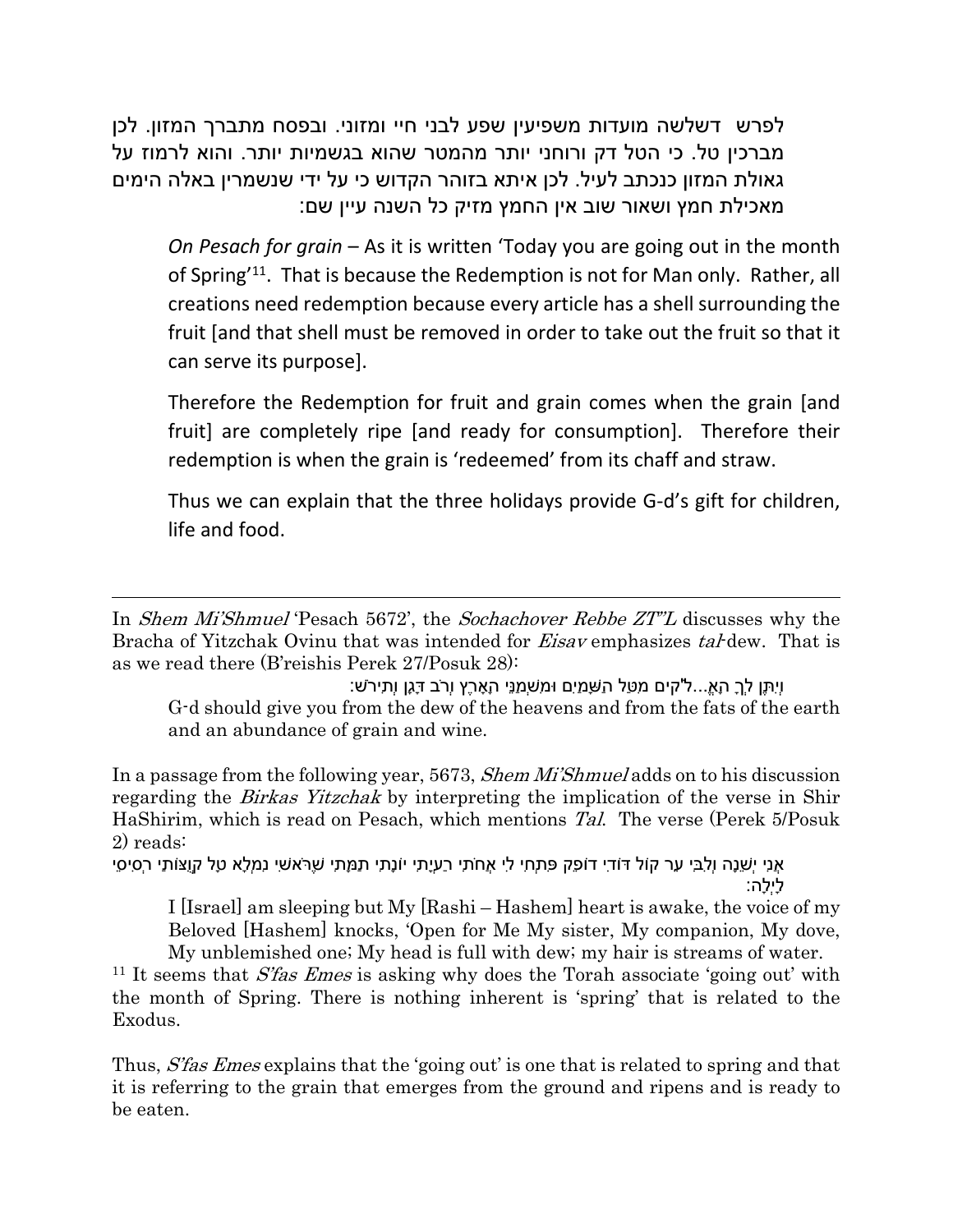On Pesach, food is blessed. And that is the reason for saying *Tefilas Tal* because dew is more spiritual than rain, because rain is particularly materialistic. And this comes to hint at the redemption of food, as was written above.

Therefore the Holy Zohar writes that since during the days of Pesach we guard against eating *chometz* and yeast, after Pesach and for the duration of the year, *chometz* no longer has the ability to damage us. See the Zohar there.

It is not surprise when we read that גשם is גשמי, rain is materialistic. It is the source of our ability to live a natural life. Without rain people starve and die of thirst and there are no artificial means of replenishing the absence of rain.

In comparison to rain, dew is more דק, fine and delicate, and thus is less materialistic and, in that sense, dew is in opposition to what *chametz* represents; the dew corresponds to Matzah.

*Chametz*, a material which leavens, is more substantive and more materialistic than *Matzah* that does not leaven.

*Tefilas Tal* refers to the grain that is judged on Pesach and to Man who will consume that grain.

*Tefilas Tal* speaks to grain which is surrounded by its shell and chaff. Certainly the shell and chaff have a purpose; they protect the grain-kernel until it comes to fruition. Until it comes to fruition, the kernel of grain, is too fragile and requires protection. That is the purpose of the shell – to protect that which is fragile until it can be self-sufficient.

Once the grain becomes self-sufficient, the shell and the chaff are no longer necessary and, in fact, their presence is injurious since they block the grain from its intended use. When the proper time of the grain comes, the *raison d'etre* of the shell and the chaff have come to their end.

And in relationship to man, the chometz has a purpose as well. Man requires the sustenance that chometz provides but, at the same time, its nature can overcome the spiritual side of man. But removing the materialistic nature of bread when we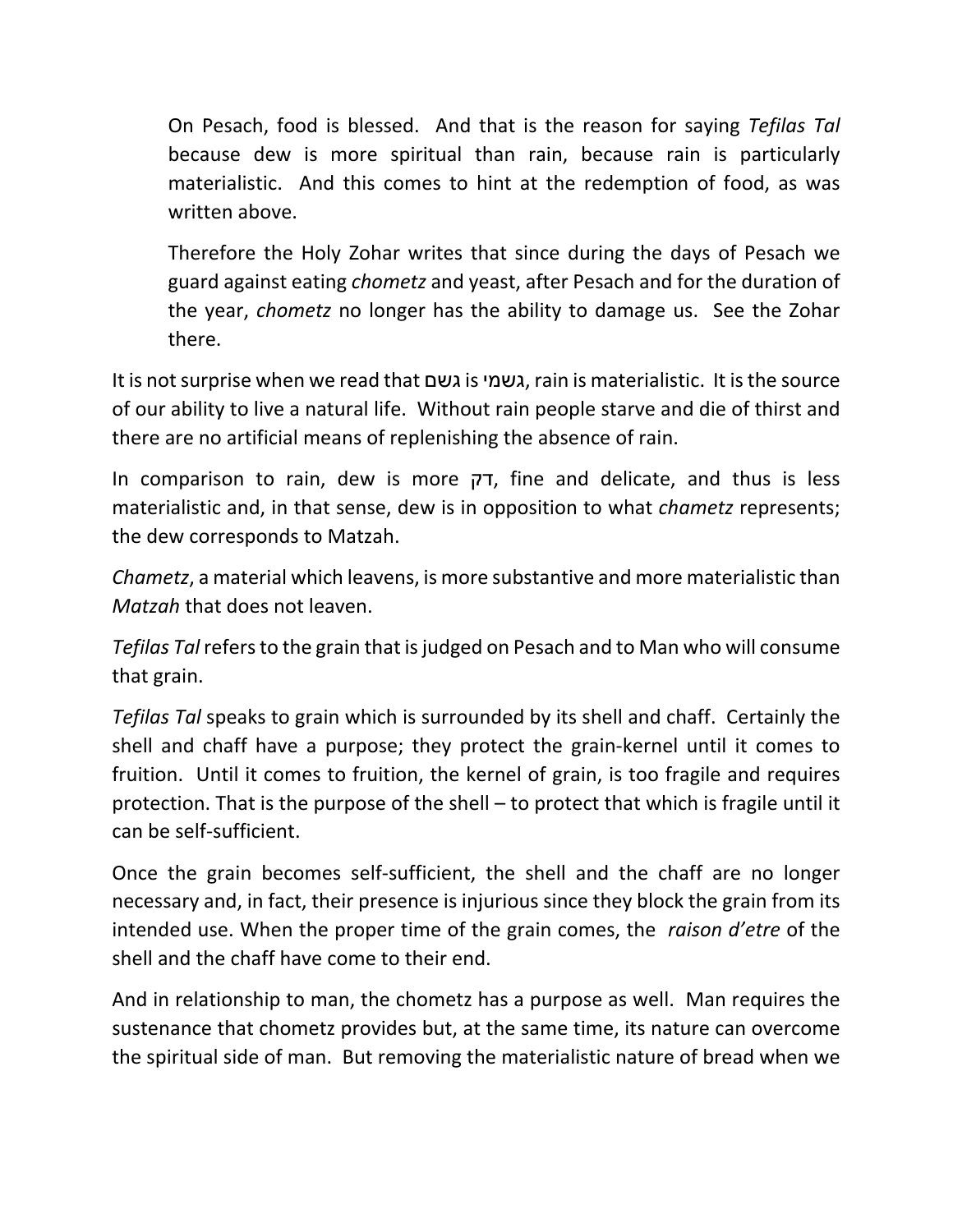eat Matzah during Pesach, the deleterious effect of *chometz* is neutralized, not only during that Chag, but for the rest of the year as well.

And therefore we recite *Tefilas Tal* because *tal* is symbolic of the mystical way that Matzah protects us.

A decade later, *S'fas Emes* (Pesach 5646) again relates to the connection between *Tefilas Tal* and the Yom Tov of Pesach, this time referring us to another Gemara in Masseches Rosh Hashanah, among other sources.

An initial view of some of those sources will make our study of this passage easier.

We read in Midrash Vayikro Rabba to Parshas Emor (Parshata 28/6):

אמר רבי אבון...לעולם אל תהי מצות העומר קלה בעיניך שעל ידי מצות העומר זכה אברהם לירש את ארץ כנען הדא הוא דתימא (בראשית יז/ח12) ונתתי לך ולזרעך אחריך על מנת ואתה את בריתי תשמור ואיזה זה מצות העומר...

Rabi Avun said, 'Never should the Mitzvah of [bringing the *Omer* Korban on the second day of Pesach be unimportant in your eyes. It is because of the Mitzvah of *Omer* that Avraham Ovinu merited to inherit the Land of Canaan. This is as it is written, 'I Hashem will give to you and to your seed after you'. [Hashem said that He would give Eretz Yisroel to Avraham and his descendants] on condition that you [Avraham] guard My covenant. Which covenant is that? The Mitzvah of *Omer*.

Of course, we need to understand how the Mitzvah of *Omer* is suggested by this verse and why is it that Mitzvah is the basis of the covenant for the gift of Eretz Yisroel to us.

Before we see what S'fas Emes says about that Midrash, we will see the Gemara that he quotes as well.

We read in Masseches Rosh Hashanah (16 a):

<sup>12</sup> The entire verse reads:

וְנָתַתִּי לְךָ וּלְזַרְעֲךָ אַחֲרֶיךָ אֵת אֶרֶץ מְגֻרֶיךָ אֵת כָּל אֶרֶץ כְּנַעַן לַאֲחֻזַּת עוֹלָם וְהָיִיתִי לָהֶם לֵא...לֹ'קים: I Hashem will give to you and to your seed after you the land of your sojourning, all of the Land of Canaan for an eternal possession and I will be G-d for you.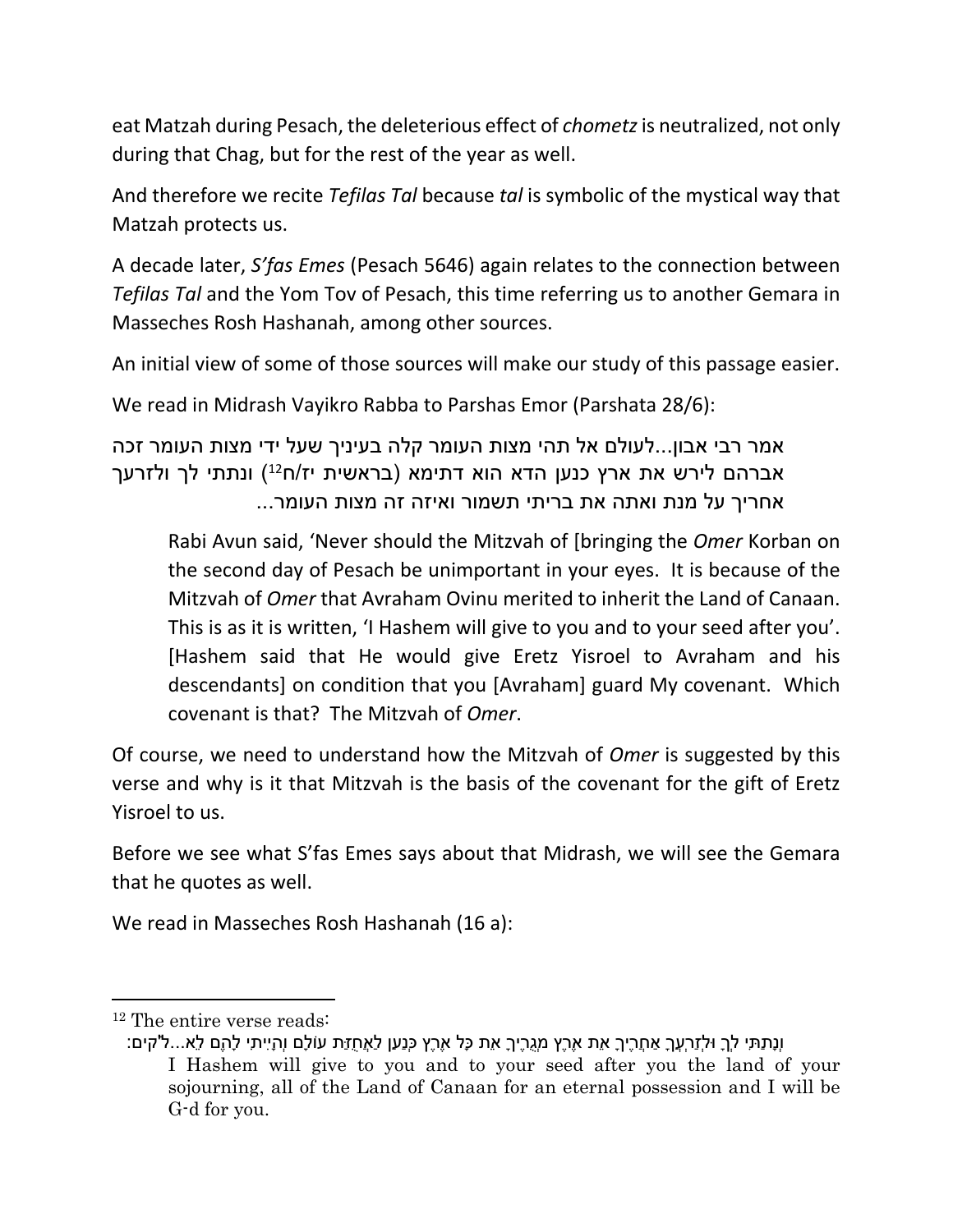תניא, אמר רבי יהודה משום רבי עקיבא: מפני מה אמרה תורה הביאו עומר בפסח - מפני שהפסח זמן תבואה הוא; אמר הקדוש ברוך הוא: הביאו לפני עומר בפסח, כדי שתתברך לכם תבואה שבשדות. ומפני מה אמרה תורה הביאו שתי הלחם בעצרת - מפני שעצרת זמן פירות האילן הוא; אמר הקדוש ברוך הוא: הביאו לפני שתי הלחם בעצרת, כדי שיתברכו לכם פירות האילן. ומפני מה אמרה תורה נסכו מים בחג - אמר הקדוש ברוך הוא: נסכו לפני מים בחג, כדי שיתברכו לכם גשמי שנה,

The B'raisa taught: Rabi Yehuda said in the name of Rabi Akiva, 'Why did the Torah say to bring the *Omer* on Pesach? Because Pesach is the season of grain. Hashem said, "Bring before Me the *Omer* on Pesach so that the grain in your fields will be blessed.' Why did the Torah say, 'bring before Me the Two Loaves on Shavuos – since Shavuos is the season of the ripening of the fruits of the trees, Hashem said, 'Bring before Me the Two Loaves so that the fruit of the trees will be blessed for you.' Why did the Torah say pour water on Sukkos? Hashem said, 'Pour before Me water on Sukkos so that the rain during the year will be blessed for you.'

What new aspects regarding Tal can we learn from this passage of *S'fas Emes*? Because it is a long and involved section with many aspects, we will divide it and intersperse comments along the way.

בפרשת העומר (ויקרא כג/י-יא13) כי תבואו אל הארץ כו'. ובמדרש ואתה את בריתי תשמור זו מצות העומר. פירוש שיקשרו בני ישראל תבואות הארץ בשורשה למעלה.

Although we use the word *Omer* to refer to the *Korban HaOmer* of the first barley harvest that is brought on Pesach, the literal translation of the word refers to a specific measurement. That is what we read in Parshas B'shalach (Sh'mos Perek 16/Posuk 36):

וְהָעֹמֶר עֲשִׂרִית הָאֵיפָה הוּא:

The *Omer* is one-tenth of the *Seah*-measurement.

<sup>13</sup> The verses read in their entirety:

דַּבֵּר אֶל בְּנֵי יִשְׂרָאֵל וְאָמַרְתָּ אֲלֵהֶם כִּי תָבֹאוּ אֶל הָאָרֶץ אֲשֶׁר אֲנִי נֹתֵן לָכֶם וּקְצַרְתֶּם אֶת קְצִירָהּ וַהֲבֵאתֶם אֶת עֹמֶר רֵאשִׁית קְצִירְכֶם אֶל הַכֹּהֵן: וְהֵנִיף אֶת הָעֹמֶר לִפְנֵי ה' לִרְצֹנְכֶם מִמָּחֳרַת הַשַּׁבָּת יְנִיפֶנּוּ הַכֹּהֵן:

Speak to B'nei Yisroel and you shall say to them, 'When you come to the land that I Hashem give to you, you shall harvest its harvest and you shall bring an *Omer*, the first of your harvest to the Kohen. The Kohen shall wave the *Omer*  before G-d, according to your will; on the morrow of the Shabbos the Kohen shall wave it.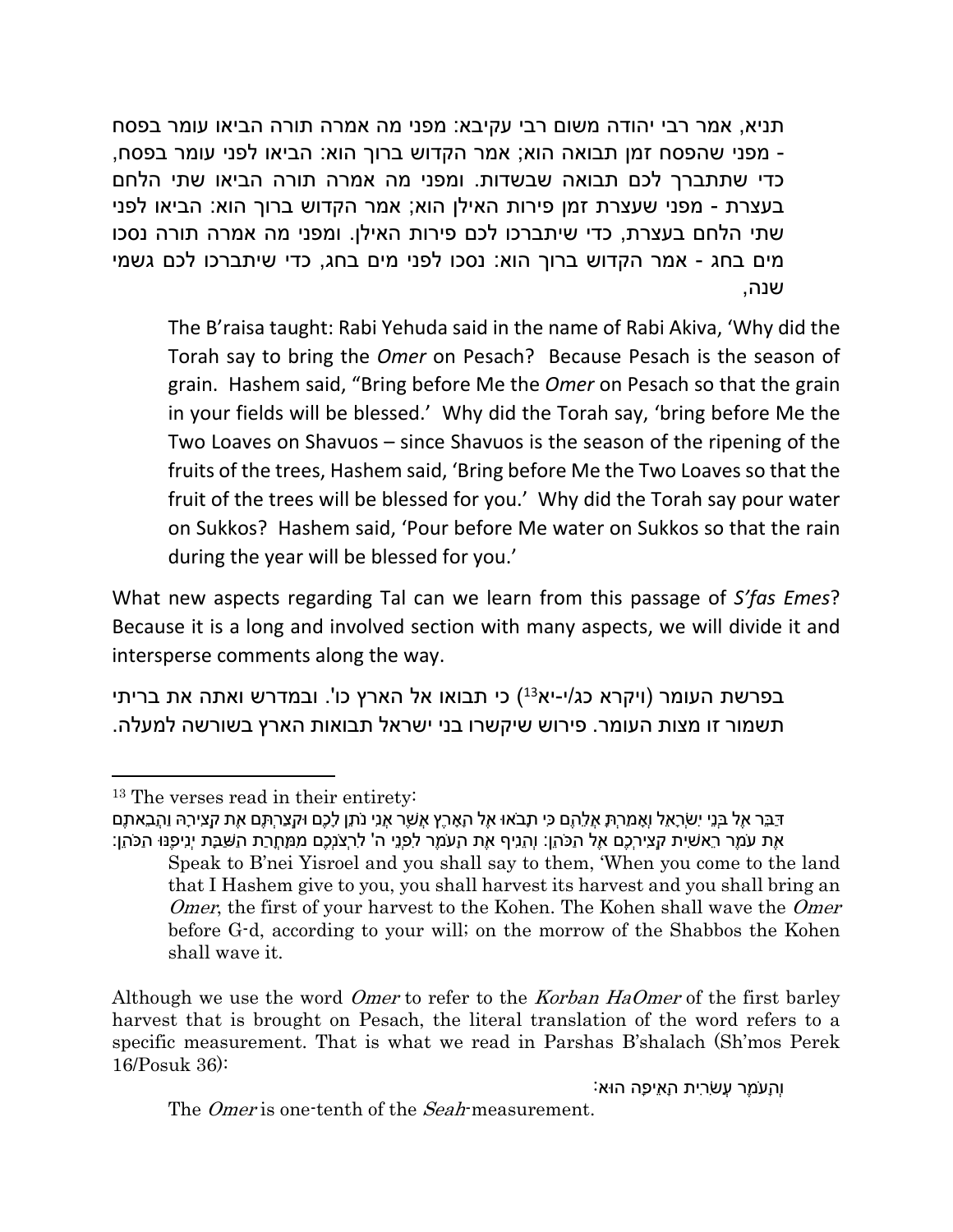שלכך ניתן להם הארץ שיהיה נדבק בארץ העליונה. וזה נקרא ברית ואמרו חז"ל אמר הקדוש ברוך הוא הביאו לפני עומר בפסח כדי שיתברך לכם תבואה שבשדות. שתי הלחם בעצרת כו'. נסכו לפני מים בחג כדי שיתברכו לכם גשמי שנה.

In the section regarding the *Omer* [in Parshas Emor] we read, 'When you come to the land, etc.' The Midrash teaches that the verse, 'And you, keep My covenant' – 'this refers to the Mitzvah of the *Omer*'. That is that B'nei Yisroel were commanded to connect the grains of the land with their source above. Because that is why they were given the land – that it should be attached to the 'land above'. And this is called a covenant. And Chazal teach that Hashem said, 'Bring before Me the *Omer* on Pesach so that your grain in the fields will be blessed, the *Sh'tei Lechem* on Shavuos, etc., the water libation on Sukkos so that the rains of the year will be blessed for you.'

The covenant with the Jewish People for its peoplehood was established by G-d's promises to the *Ovos* and with *Bris Milah*. It was a covenant to demonstrate the holiness of the Jewish People, how they could rise above the *gashmi*-material world.

The covenant with the Jewish People with its land, Eretz Yisroel, is established by demonstrating the holiness of the land through its heavenly connection, to 'their source above'.

That is why the natural resources of grain, fruit and water are part of the Divine service of the *Shlosh Regolim*, with a special emphasis on the *Omer* that is brought on Pesach. All of those resources are to be viewed with the aspiration of raising their nature to the meta-natural.

S'fas Emes continues:

כי הנה ביציאת מצרים נתעלו בני ישראל למעלה מן הטבע כאשר במדבר ניזונו מלחם מן השמים ממש. וכשנכנסו לארץ ישראל היתה הכוונה שיהיה להלחם מן הארץ עליה לשמים על ידי העלאת הראשית והניף העומר. ויתכן לומר שזה שצוה הקדוש ברוך הוא להניח עומר מן לפני העדות כו<sup>י14</sup> שנשאר עומר אחד ובכח זה העומר היו מניפין בכל שנה עומר ראשית מתבואות הארץ. ונתקשר הכל באחדות אחד.

<sup>14</sup> We read in Parshas B'shalach (Sh'mos Perek 16/P'sukim 32-34) in regards to the *mon*: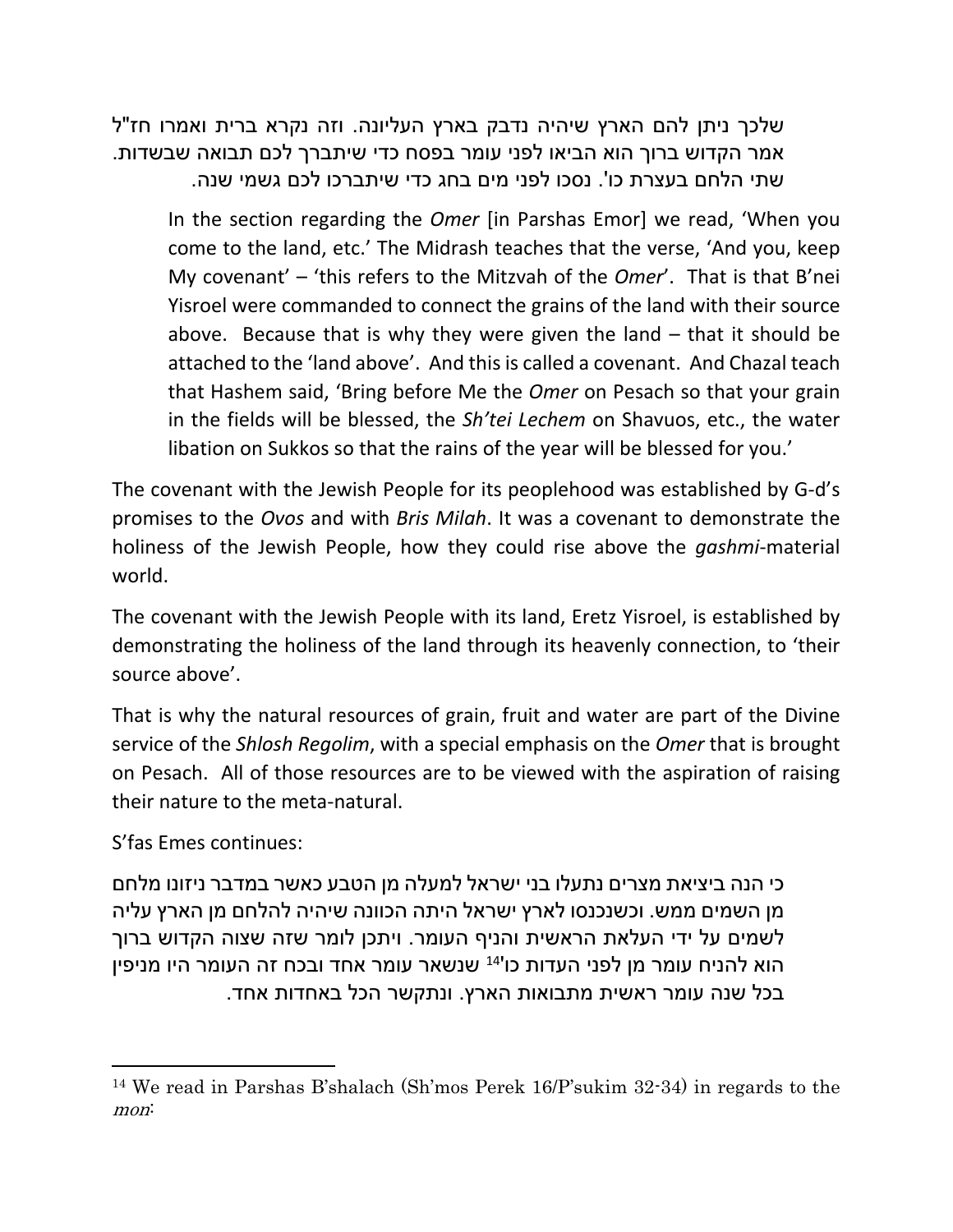This is because at the Exodus, B'nei Yisroel were raised above the force of nature so that in the wilderness they could be sustained by actual heavenly bread, the *mon*. And so they learned from the nature of the *mon* that when they would enter into Eretz Yisroel their earthly bread should itself be raised to the heavens through the raising and the waving of the *Omer*.

And it is possible to say that this is why Hashem commanded to place an *Omer* of *mon* before the Aron HaKodesh etc. One *Omer* of *mon* remained and it was within the power of that one *Omer* of *mon* to enable them to annually wave the *Omer* that was from the first of the grains of the land. In that way all, [the earthy and the Divine], becomes tied together in a single unity.

The goal of the *mon*, which was objectively Divine bread, was to raise the aspirations of Israel so that their הארץ מן לחם, their earthly bread, would ascend to a level of divinity as well. The commandment that was given to preserve a jar of *mon* in the Mishkan and the Beis HaMikdosh could have had that same purpose – to fulfil the covenant of the People Israel and its Land, raising the גשמי, the physical, above its mundane level.

And now, S'fas Emes takes us to the meaning of *Tefilas Tal* that we will recite this coming Shabbos.

ובמדרש (רבה ויקרא רבה כה/ג;תהילים סח/י15) גשם נדבות תניף. אם גשם היא צריכה נדבות. ואם טל היא צריכה תניף אלקים. ויש לפרש כאשר כן הטבע כי הגשם

<sup>15</sup> The entire verse reads:

גֶּשֶׁם נְדָבוֹת תָּנִיף א...ֱלֹ'קים נַחֲלָתְךָ וְנִלְאָה אַתָּה כוֹנַנְתָּהּ:

וַיֹּאמֶר מֹשֶׁה זֶה הַדָּבָר אֲשֶׁר צִוָּה ה' מְלֹא הָעֹמֶר מִמֶּנּוּ לְמִשְׁמֶרֶת לְדֹרֹתֵיכֶם לְמַעַן יִרְאוּ אֶת הַלֶּחֶם אֲשֶׁר הֶאֱכַלְתִּי אֶתְכֶם בַּמִּדְבָּר בְּהוֹצִיאִי אֶתְכֶם מֵאֶרֶץ מִצְרָיִם: וַיֹּאמֶר מֹשֶׁה אֶל אַהֲרֹן קַח צִנְצֶנֶת אַחַת וְתֶן שָׁמָּה מְלֹא הָעֹמֶר מָן וְהַנַּח אֹתוֹ לִפְנֵי ה' לְמִשְׁמֶרֶת לְדֹרֹתֵיכֶם: כַּאֲשֶׁר צִוָּה ה' אֶל מֹשֶׁה וַיַּנִּיחֵהוּ אַהֲרֹן לִפְנֵי הָעֵדֻת לְמִשְׁמָרֶת:

Moshe said, 'This is the matter that Hashem commanded: fill an *omer*measurement of the *mon* to be preserved for your generations in order that they will see the bread that I Hashem bed you in the wilderness when I took you out from the Land of Egypt.' Moshe said to Aharon, 'Take one jar and place there a full *omer* of *mon* and place it before Hashem to be a preservation for your generations.' As Hashem commanded to Moshe, Aharon placed it before the Aron HaKodesh as a preservation.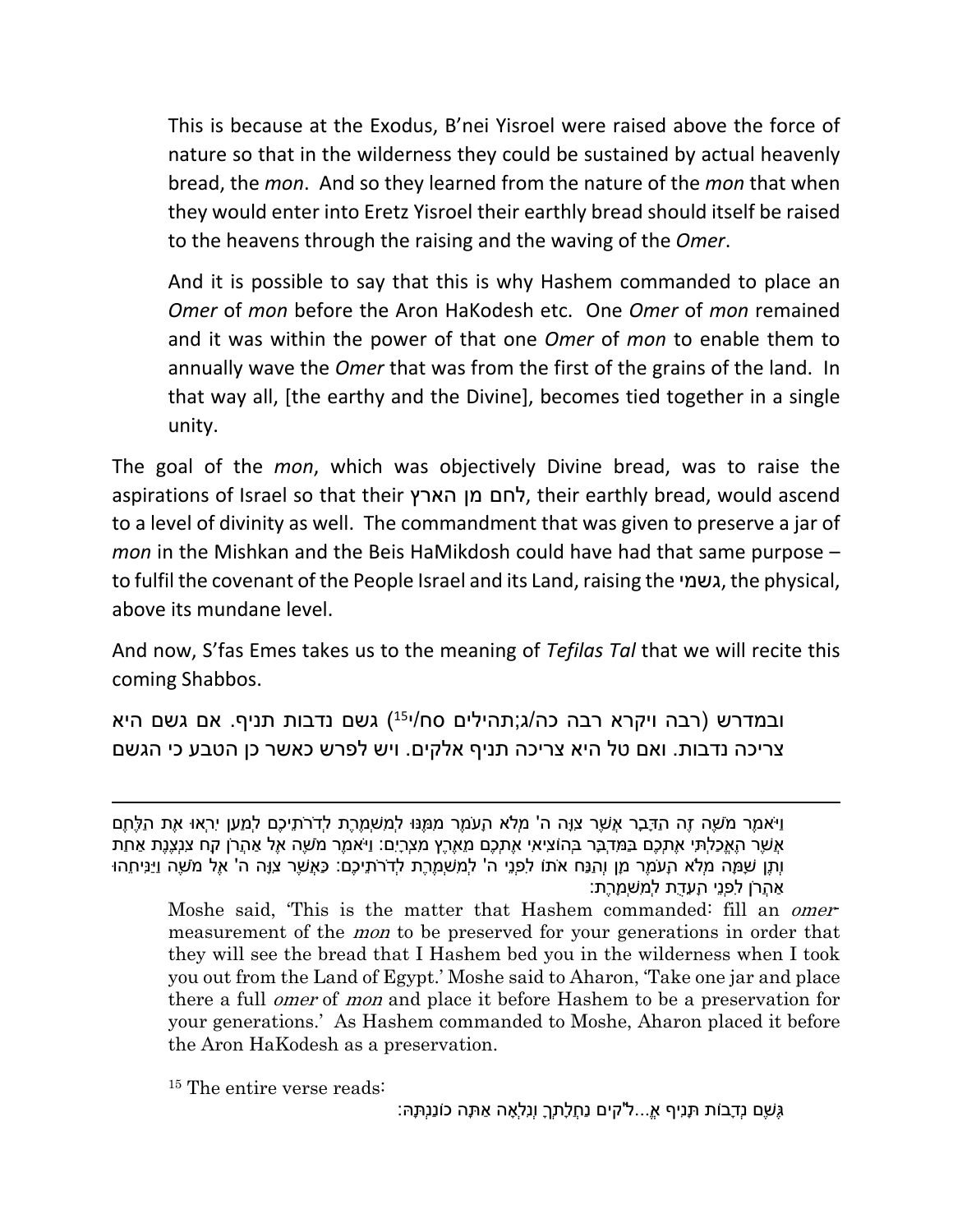יורד מן השמים והיינו בתשרי שהוא השגחה עליונה על התחתונים וצריכה נדבות וחסד ה'. ולכן צריכין להכניע עצמנו בתשובה ולשפוך לב כמים שזה רמז ניסוך המים הרי אנו כמים הנשפכין. ובניסן שהוא זמן גידול התבואה והצמיחה מן הארץ הוא עבודת התחתונים כדאיתא החודש הזה לכם. שבניסן העבודה בבחינת אתערותא דלתתא. ובימים אלו עולה עבודת בני ישראל יש לריח ניחוח לשמים כמו שכתוב (ירמיהו ב/ב-ג<sup>16</sup>) זכרתי לך חסד נעוריך. וזה תנופת העומר:

And the Midrash interprets the verse, 'generous rains You wave': If the land needs rain, it is out of generosity; if the land needs *tal*-dew, G-d waves it. This can be explained that such is nature. Rains comes down from the sky and that occurs in Tishrei when there is particular Divine Providence from above upon that which is below and G-d's generosity and *chessed* are necessary on the Day of Judgement. Therefore in Tishrei we need to humble ourselves before G-d with repentance and to pour out our heart like water – that is a hint to the water libations of Sukkos, i.e. we are like the water that can be poured out.

In the month of Nissan which is the time that the grain grows and flourishes from the land, then the *avoda*-service before G-d is that which is done below, on earth. And that is the meaning of 'this verse is for *you*'. In Nissan the labor that is done is 'an arousal from below'. In these days the service of B'nei Yisroel is to ascend and to provide pleasant fragrance that will ascend above for heaven, as the verse says, 'I remember for you the kindness of your youth'- that refers to the waving of the *Omer*.

You Hashem should wave for us generous rain; when Your inheritance is weary, You prepare it.

<sup>16</sup> The verses read in their entirety:

הָלֹךְ וְקָרָאתָ בְאָזְנֵי יְרוּשָׁלִַם לֵאמֹר כֹּה אָמַר ה' זָכַרְתִּי לָךְ חֶסֶד נְעוּרַיִךְ אַהֲבַת כְּלוּלֹתָיִךְ לֶכְתֵּךְ אַחֲרַי בַּמִּדְבָּר בְּאֶרֶץ לֹא זְרוּעָה: קֹדֶשׁ יִשְׂרָאֵל לַה' רֵאשִׁית תְּבוּאָתֹה כָּל אֹכְלָיו יֶאְשָׁמוּ רָעָה תָּבֹא אֲלֵיהֶם נְאֻם ה':

Go and proclaim in the ears of Yerushalayim, 'So said Hashem, "I remembered for you the kindness of your youth, the love of your matrimony, your following after Me in the wilderness, in the unsown land. Israel is holy to G-d, the first of His grain; all who devour Israel will be held guilty, evil will befall them, said G-d.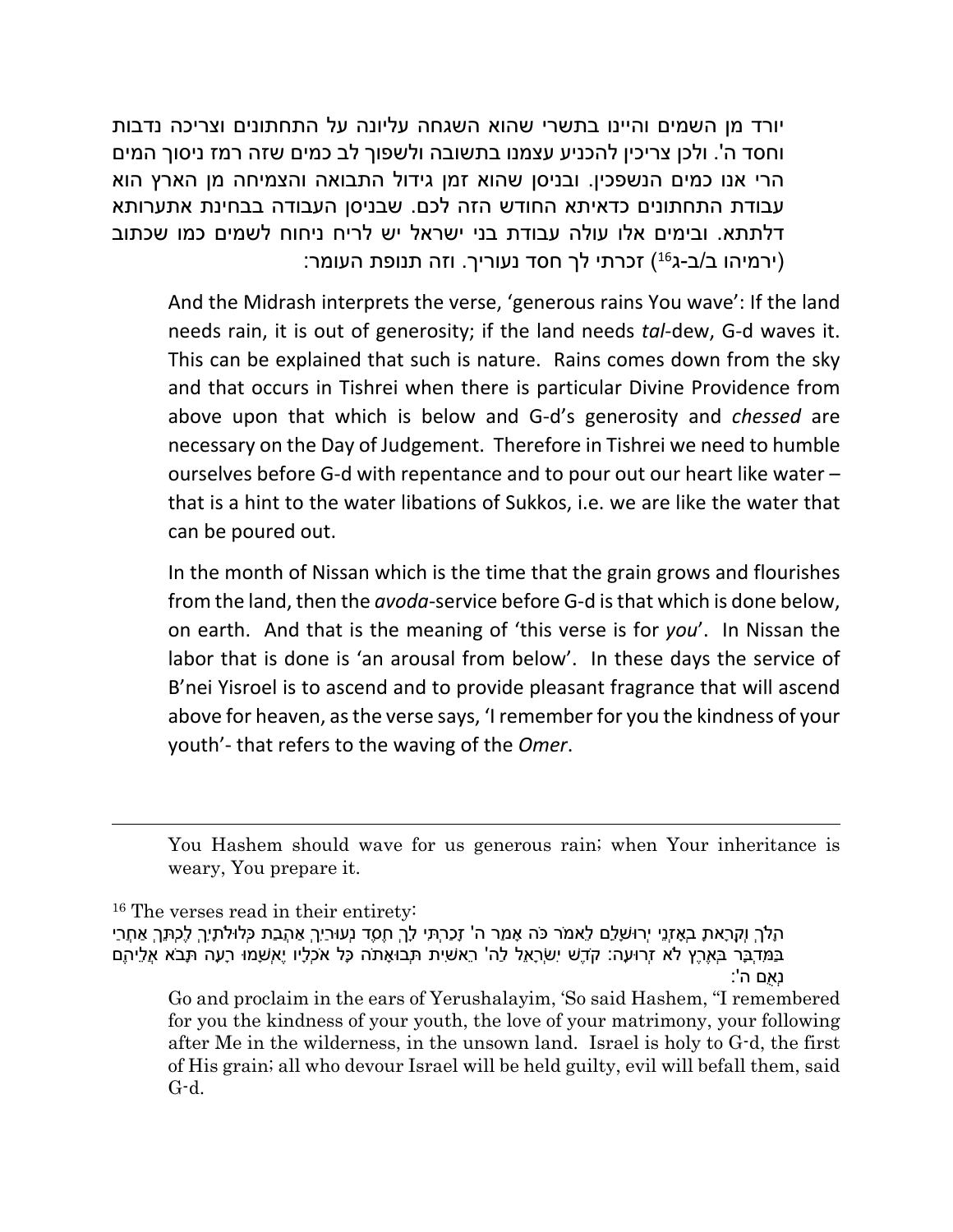If the responsibility to raise the mundane, to aspire to the Divine, was placed upon Israel both in terms of its Peoplehood and its land, then *Tefilas Tal* is a most worthy symbol of that aspiration.

Unlike *geshem*-material rain that is brought down from Heaven by G-d, *tal*-dew that appears on the ground is representative of man's ability to inspire and aspire to reach the Heavens. *Tal* rises<sup>17</sup> and man can as well.

That inspiration and aspiration were the hallmark of our ancestors in the *Midbar* when G-d praises them for their unswerving dedication to Him. He terms them 'the first of his grain' – and that is, of course, the *Omer* that is brought at the onset of the Yom Tov of Pesach. The *Omer* of barley is the first grain harvested in the new year.

And the month of Nissan, the month of Pesach, the month of *Tefilas Tal* is the ideal host for this prayer.

Tishrei is the month of Divine judgement and thus, only G-d's largess provides us with our sustenance and life. And thus we recite *Tefilas* Geshem in Tishrei on Sh'mini Atzeres. We need G-d to rain down the *geshem* from above for us.

Nissan is the month of Redemption – we can redeem ourselves from our earthly bonds and ascend to the spiritual height of which we are capable. And thus we recite *Tefilas Tal* in Nissan, on Pesach, so that we should raise ourselves towards heaven, just like the dew rises in the morning.

Rashi writes there:

*The layer of dew arose* – When the sun shines, the dew which is upon the *mon* arises towards the sun, like dew rises towards the sun [always].

If you will fill an egg shell with dew and close its aperture and place it in the sun, it will arise on its own into the air.

<sup>17</sup> We read in Parshas B'shalach in regards to the *mon* (Sh'mos Perek 16/Posuk 14): וַתַּעַל שִׁכְבַת הַטָּל וְהִנֵּה עַל פְּנֵי הַמִּדְבָּר דַּק מְחֻסְפָּס דַּק כַּכְּפֹר עַל הָאָרֶץ: The layer of dew arose and behold on the face of the wilderness there was a thin object, uncovered, thin like frost on the ground.

ותעל שכבת הטל וגו' - כשהחמה זורחת עולה הטל שעל המן לקראת החמה, כדרך טל עולה לקראת החמה, אף אם תמלא שפופרת של ביצה טל, ותסתום את פיה ותניחה בחמה, היא עולה מאליה באויר.